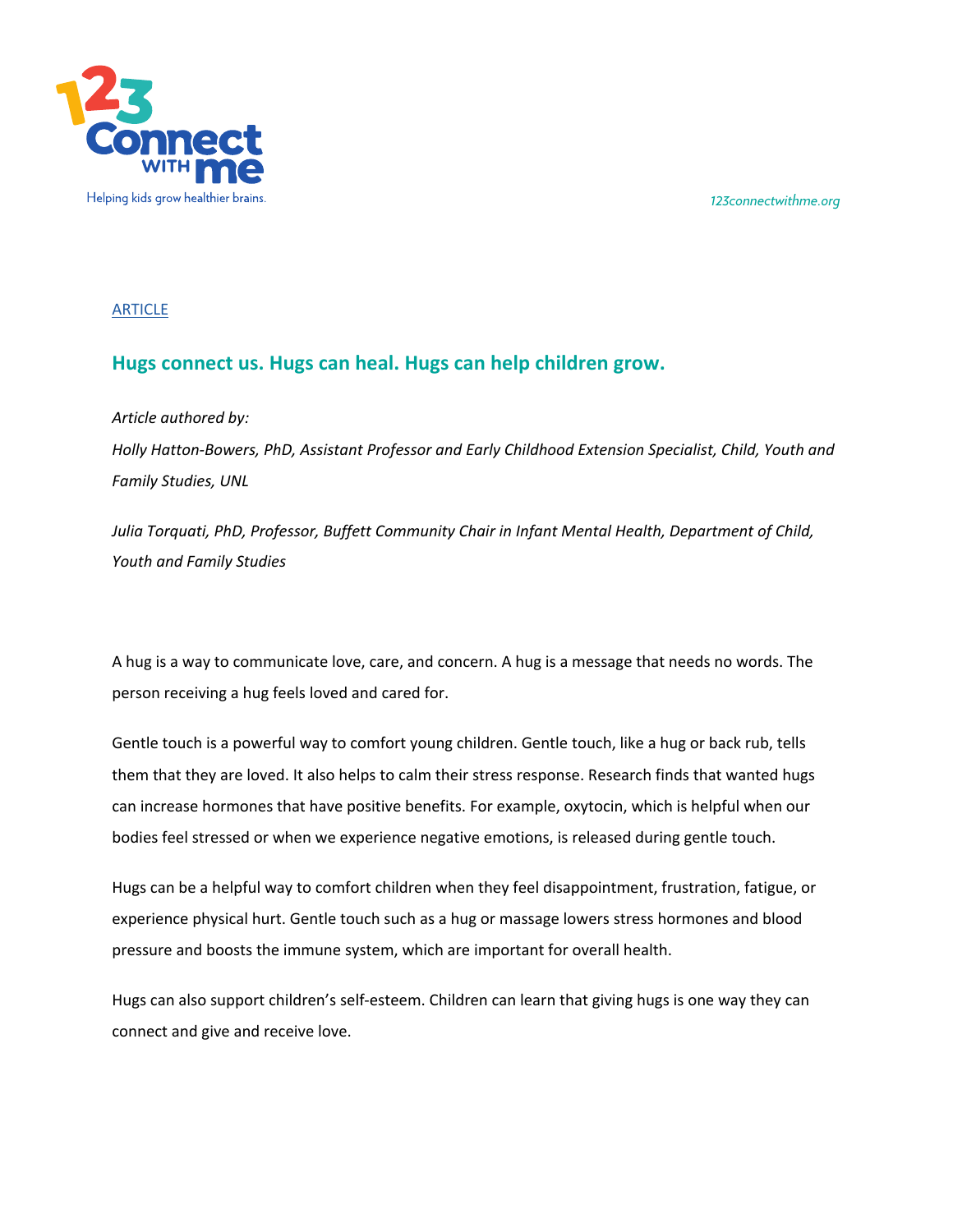

*123connectwithme.org*

Hugs are also a great way to say, "I'm proud of you!" or "I am happy for you." Hugs can happen as a way to connect. In the morning, take 20 seconds to cuddle your child with a good morning hug. This is a good way to start the morning and show your love and care. These longer hugs and cuddling can also be a nice way to say good night.

Hugging offers so many benefits and so does body autonomy. What does this mean? Children's bodies belong to them. They are in charge of their bodies. Children should be respected for their choices about when and who gives them hugs.

First, hugs should be given freely, with no strings attached.

Second, as an adult, you are the comforter. Give hugs to show a child that they are loved and to help them to feel better.

Third, giving a hug should be a choice the child makes. Ask the child, "Do you want a hug?" instead of "Give me a hug." You may need to help your child with extended family members who may be excited and want to give your child a hug. Support your child in kindly refusing and offer other ways to connect, such as a high-five or fist bump. For younger children, the adult can say, "It looks like Ben needs some time to warm up before giving you a hug." If your child does not want to have a hug or high-five, then support your child in knowing this is ok. It is their body, and they get to decide. Sometimes these situations can be uncomfortable. That is ok.

"Can I give you a hug?" – ok! "Give me a hug." – not ok.

Your child relies on you to feel safe and secure. If you ask your child for a hug to help you feel better, you are making your child responsible for your feelings. When children feel responsible for their parent's feelings, they are less likely to see them as strong, capable adults who can care for their needs. That can be scary.